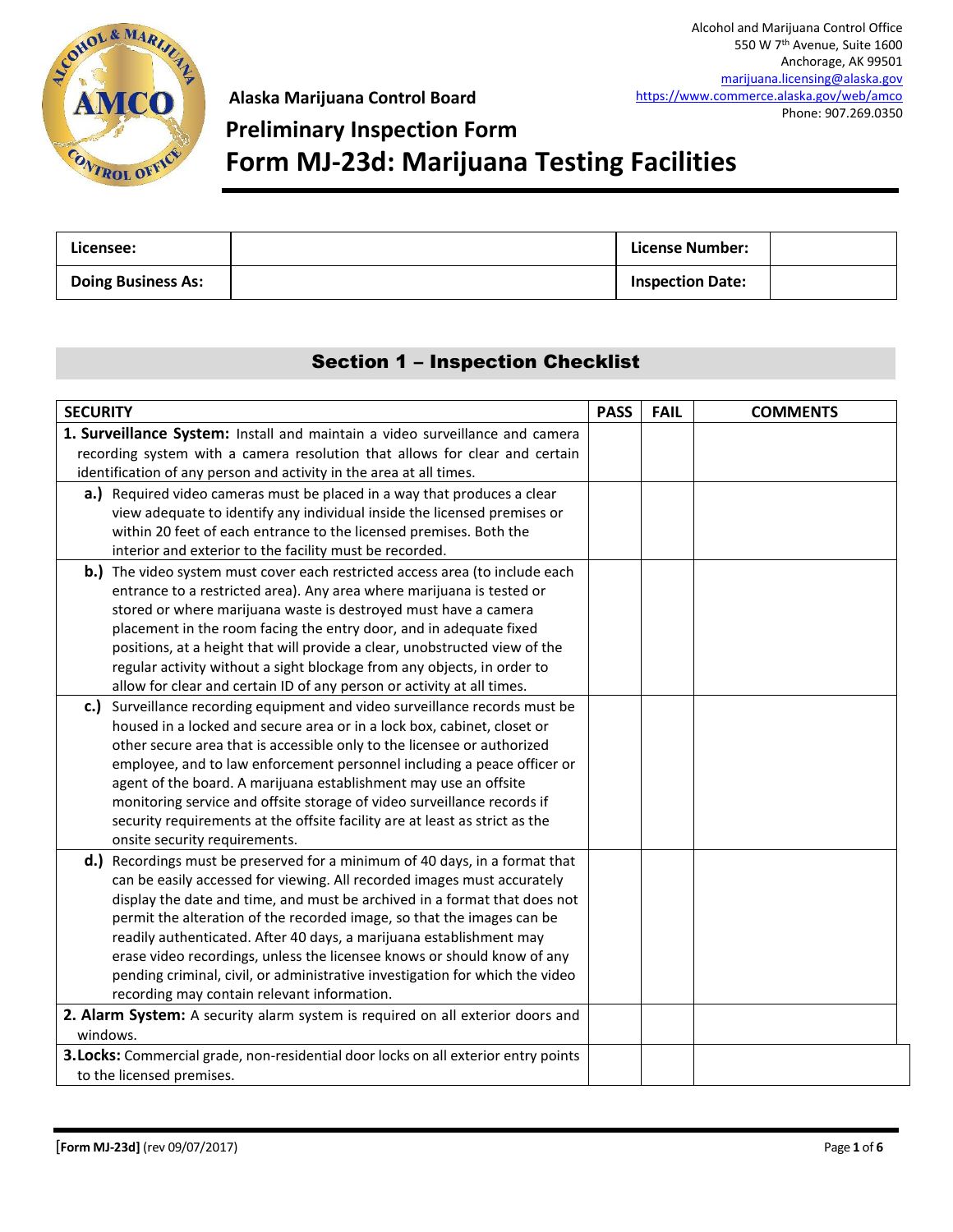

## **Preliminary Inspection Form Form MJ-23d: Marijuana Testing Facilities**

| <b>SECURITY</b>                                                                   | <b>PASS</b> | <b>FAIL</b> | <b>COMMENTS</b> |
|-----------------------------------------------------------------------------------|-------------|-------------|-----------------|
| 4. Lighting: Exterior lighting must facilitate surveillance.                      |             |             |                 |
| 5. Internal Policies & Procedures: Shall be designed to prevent diversion of      |             |             |                 |
| marijuana and marijuana products and prevent loitering. Licensee must also        |             |             |                 |
| describe the use of any additional security device, such as a motion detector,    |             |             |                 |
| pressure switch, and duress, panic, or hold-up alarm to enhance security of the   |             |             |                 |
| licensed premises. Licensee must describe the actions to be taken by a licensee,  |             |             |                 |
| employee, or agent of the establishment when any automatic or electronic          |             |             |                 |
| notification system alerts a local law enforcement agency of an unauthorized      |             |             |                 |
| breach of security.                                                               |             |             |                 |
| 6. Display of Identification: Each licensee, employee, or agent shall display an  |             |             |                 |
| identification badge issued by the establishment at all times when on the         |             |             |                 |
| licensed premises.                                                                |             |             |                 |
| 7. Restricted Access Areas: A marijuana testing facility shall restrict access to |             |             |                 |
| any part of the licensed premises where marijuana or marijuana product is         |             |             |                 |
| tested or stored.                                                                 |             |             |                 |
| a.) Each entrance to a restricted access area must be marked by a sign that       |             |             |                 |
| says "Restricted access area. Visitors must be escorted." The number of           |             |             |                 |
| visitors shall be limited to not more than five visitors for each licensee,       |             |             |                 |
| employee, or agent of the licensee who is actively engaged in supervising         |             |             |                 |
| those visitors.                                                                   |             |             |                 |
| <b>b.)</b> In a restricted access area, a licensee, employee, or agent of the     |             |             |                 |
| marijuana establishment shall wear a current identification badge bearing         |             |             |                 |
| the person's photograph. A person under 21 years of age may not enter a           |             |             |                 |
| restricted access area. Any visitor to the restricted access area must show       |             |             |                 |
| ID to prove they are at least 21 years old, obtain a visitor ID badge before      |             |             |                 |
| entering the restricted access area, and be escorted at all times.                |             |             |                 |
| 8. Metrc: Conduct facility audit. Ensure licensee is using the Metrc system       |             |             |                 |
| properly and packages have been tagged in accordance with initial instruction     |             |             |                 |
| provided by AMCO.                                                                 |             |             |                 |

### Section 2 – License Briefing

#### **Licensee must sign initials, acknowledging understanding of and certifying compliance with each section:** Initials

**1. Marijuana Handler Permits:** Each licensee, employee, or agent of the marijuana establishment who tests or transports marijuana or marijuana product, or who checks the identification of a visitor, must obtain a marijuana handler permit from the board before being licensed or beginning employment at a marijuana establishment. The individual must keep the handler permit card in their immediate possession or a valid copy on file at the premises at times when on the licensed premises. **3 AAC 306.700**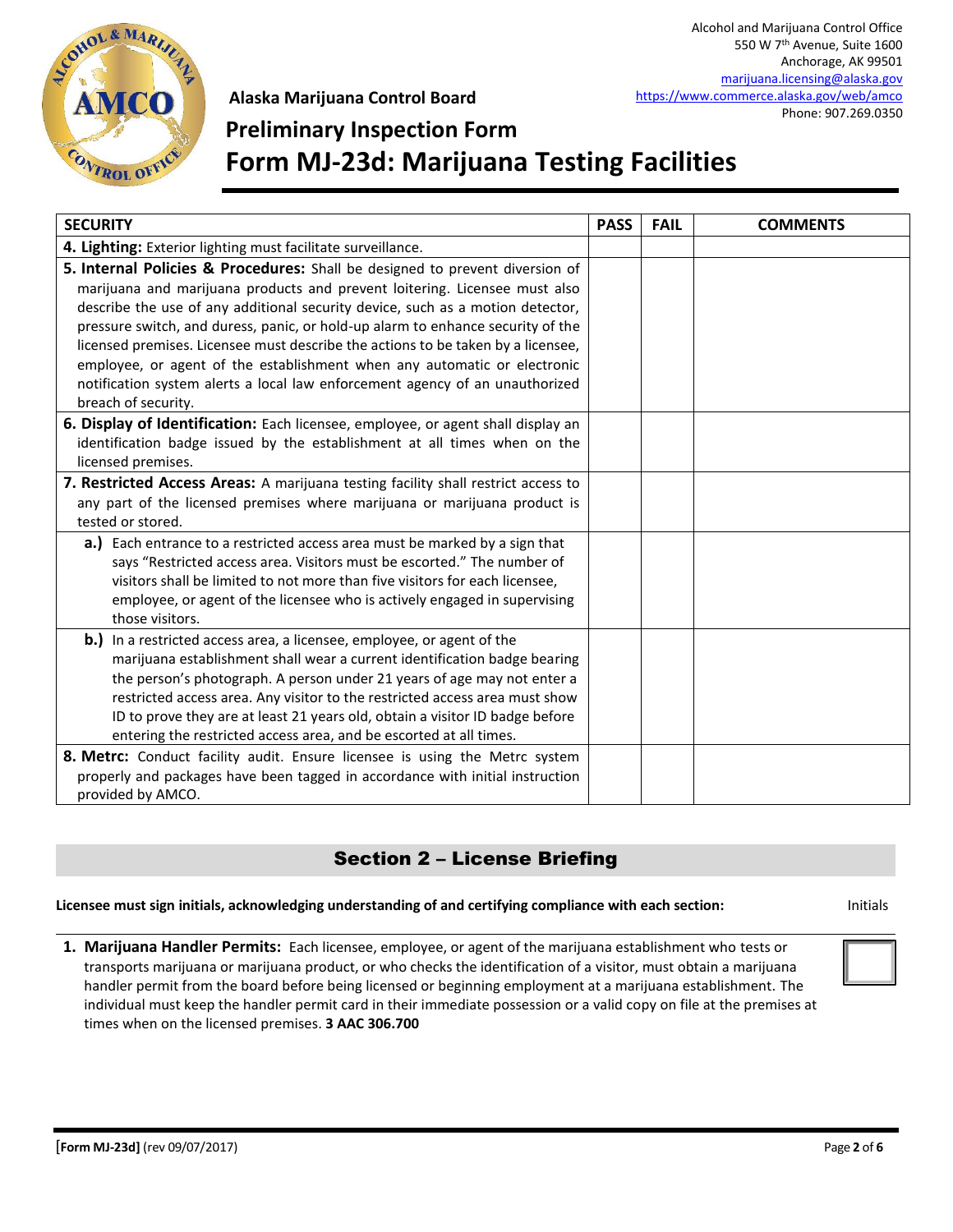

Alcohol and Marijuana Control Office 550 W 7th Avenue, Suite 1600 Anchorage, AK 99501 [marijuana.licensing@alaska.gov](mailto:marijuana.licensing@alaska.gov) <https://www.commerce.alaska.gov/web/amco> Phone: 907.269.0350

### **Alaska Marijuana Control Board Preliminary Inspection Form Form MJ-23d: Marijuana Testing Facilities**

**Licensee must sign initials, acknowledging understanding of and certifying compliance with each section:** Initials

- **2. Licensed Premises, Alteration:** A license will be issued for a specific licensed premises, which is a place clearly designated in a license application and described by a line drawing submitted with the license application. The licensed premises must have adequate space for its approved operations, including packaging or storing marijuana or marijuana products, and be located and constructed to facilitate cleaning, maintenance, and proper operation. A marijuana establishment's license must be posted in a conspicuous place within the licensed premises. *A licensee seeking to change or modify the licensed premises must submit a complete copy of Form MJ-14: Licensed Premises Change, along with the \$250 fee, and receive the director's written approval before altering the functional floor plan or reducing or expanding the area of the licensed premises*. **3 AAC 306.705**
- **3. Health and Safety Standards:** A marijuana testing facility is subject to inspection by the local fire department, building inspector, or code enforcement officer to confirm that no health or safety concerns are present. Adequate sanitation principles must be used in any receiving, inspecting, transporting, and storing of marijuana or marijuana product and any marijuana or marijuana product must be held in a manner that prevents the growth of bacteria, microbes, or other undesirable microorganisms. A marijuana establishment shall ensure that any marijuana or marijuana product that has been stored beyond its usable life, or was stored improperly, is not salvaged and returned to the marketplace; "stored improperly" means being exposed to extremes in temperature, humidity, smoke, fumes, pressure, or radiation due to a natural disaster, fire, accident, or equipment failure. **3 AAC 306.735**
- **4. Chain of Custody:** A marijuana testing facility shall establish an adequate chain of custody and sample requirement instructions that include issuing instructions for the minimum sample requirements and storage requirements; documenting the condition of the external package and integrity seals utilized to prevent contamination of or tampering with the sample; documenting the condition and amount of sample provided at the time the sample is received at the marijuana testing facility; documenting each person handling the original samples, aliquots, and extracts; documenting any transfer of samples, aliquots, and extracts to another marijuana testing facility for additional testing or at the request of the marijuana cultivation facility or marijuana product manufacturing facility that provided the testing sample; maintaining a current list of authorized persons and restricting entry to the marijuana testing facility to those authorized persons; securing the marijuana testing facility during non-working hours; securing short-term and long-term storage areas when not in use; using a secured area to log in and aliquot samples; ensuring samples are stored appropriately; and documenting the disposal of samples, aliquots, and extracts. **3 AAC 306.650**

#### **5. Failed Materials, Retests:**

- **a.)** If a sample tested by a marijuana testing facility does not pass the required tests based on the standards set out in 3 AAC 306.645, the marijuana establishment that provided the sample shall dispose of the entire harvest batch or production lot from which the sample was taken; and document the disposal of the sample using the marijuana establishment's marijuana inventory tracking system.
- **b.)** If a sample of marijuana fails a required test, any marijuana plant trim, leaf, and other usable material from the same plants automatically fail the required test. The board may approve a request to allow a batch of marijuana that fails a required test to be used to make a carbon dioxide or solvent-based extract. After processing, the carbon dioxide or solvent-based extract must pass all required tests.
- **c.)** If a marijuana cultivation facility or a marijuana product manufacturing facility petitions for a retest of marijuana or a marijuana product that failed a required test, the board may authorize a retest to validate the test results. The marijuana cultivation facility or a marijuana product manufacturing facility shall pay all costs of a retest.









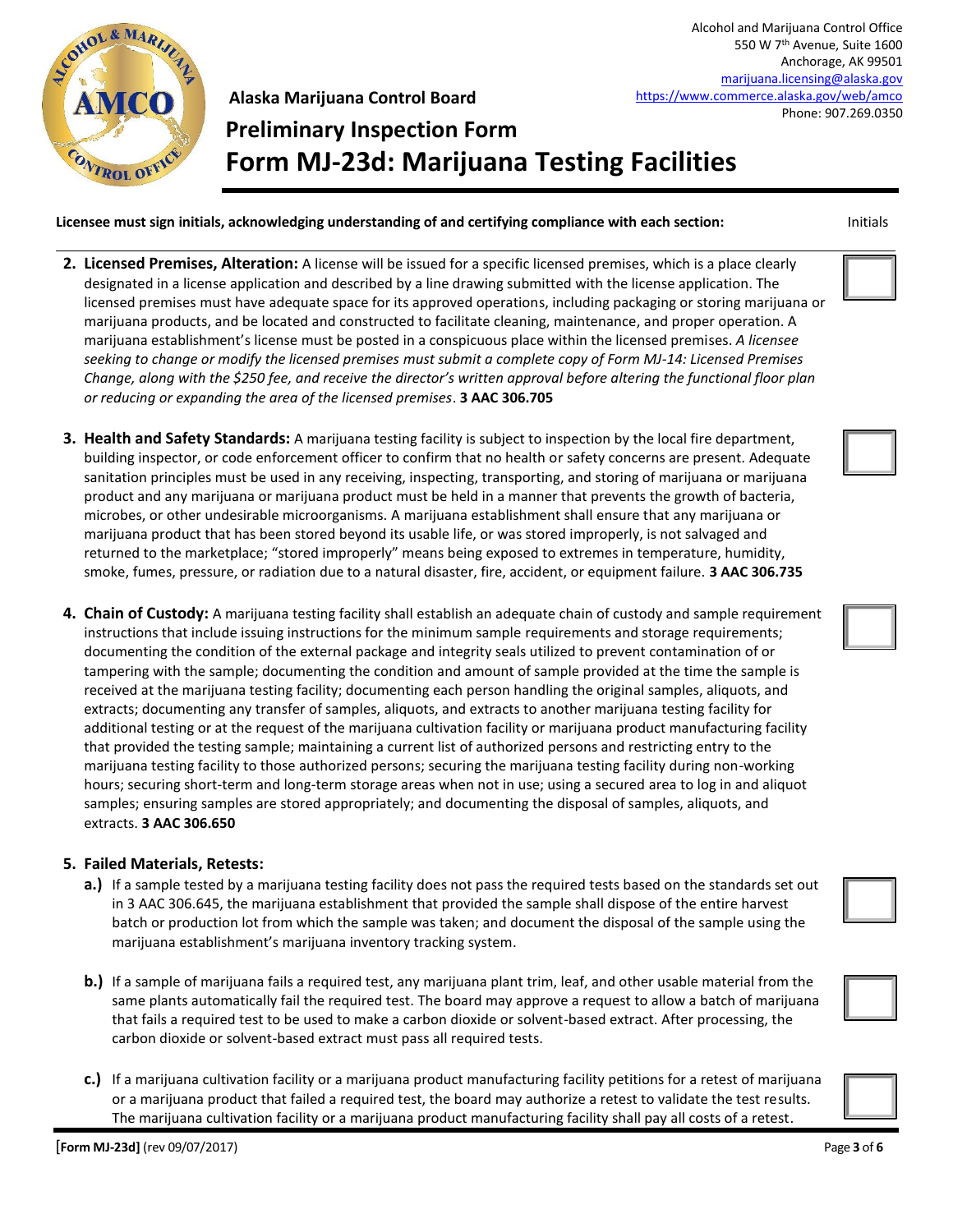

# **Preliminary Inspection Form Form MJ-23d: Marijuana Testing Facilities**

#### **Licensee must sign initials, acknowledging understanding of and certifying compliance with each section:** Initials

- **6. Waste Disposal:** A marijuana establishment shall store, manage, and dispose of any solid or liquid waste, including wastewater generated during marijuana testing, in compliance with applicable federal, state, and local laws and regulations. **3 AAC 306.740**
	- **a.)** Marijuana waste must be rendered unusable for any purpose for which it was grown or produced before it leaves a marijuana establishment.
	- **b.)** Marijuana waste includes: marijuana plant waste, including roots, stalks, leaves, and stems that have not been processed with solvent and other waste as determined by the board. Keep a record of the final destination of marijuana waste made unusable.
	- **c.)** You must give the board at least 3-days notice in the marijuana inventory tracking system required under 3 AAC 306.760 before making the waste unusable and disposing of it, except that the director may authorize immediate disposal on an emergency basis. Keep a record of the final destination of marijuana waste made unusable.
	- **d.)** Marijuana plant waste must be made unusable by grinding the marijuana plant waste and mixing it with at least an equal amount of other compostable or non-compostable materials. A marijuana establishment may use other methods to make marijuana waste unusable if the board approves the method in advance. Material that may be mixed with the marijuana waste includes *compostable materials* including food waste, yard waste, vegetable based grease or oils, or other wastes approved by the board when the mixed material can be used as compost feedstock or in another organic waste method such as an anaerobic digester with approval of any applicable local government entity; or *non-compostable* materials including paper waste, cardboard waste, plastic waste, oil, or other wastes approved by the board when the mixed material may be delivered to a permitted solid waste facility, incinerator, or other facility with approval of any applicable local government entity.
- **7. Reporting, Verification:** A marijuana testing facility shall report the result of each required laboratory test directly into its marijuana inventory tracking system not later than 24 hours after the test is completed. A marijuana testing facility shall provide the final report in a timely manner to the marijuana establishment that submitted the sample and to the director not later than 72 hours after the marijuana testing facility determines that results of tested samples exceed allowable levels. **3 AAC 306.670**
	- **a.)** A marijuana testing facility shall establish procedures to ensure that reported results are accurate, precise, and scientifically valid. To ensure reported results are valid, a marijuana testing facility shall include in a final report the name and location of the marijuana testing facility; the unique sample identifier assigned by the marijuana testing facility; the marijuana establishment or other person that submitted the testing sample; the sample identifier provided by the marijuana establishment or other person that submitted the testing sample; the date the marijuana testing facility received the sample; the chain of custody identifier; the date of report; the type of marijuana or marijuana product tested; the test results; the units of measure; and any other information or qualifiers needed for interpretation of the test method and the results being reported, including any identified and documented discrepancy.
	- **b.)** A marijuana testing facility may amend a final report for clerical purposes except that test results may not be amended.

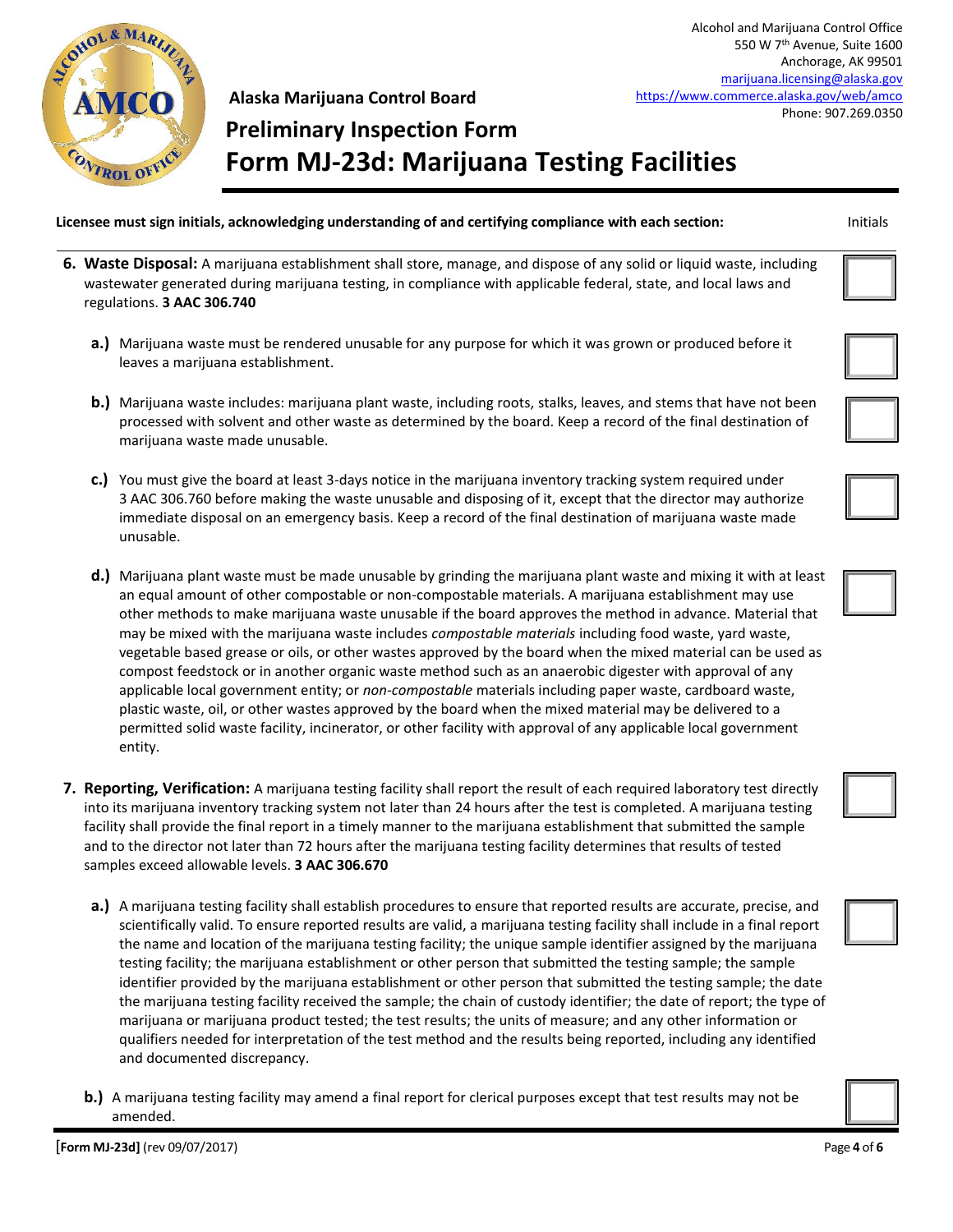

# **Preliminary Inspection Form Form MJ-23d: Marijuana Testing Facilities**

**Licensee must sign initials, acknowledging understanding of and certifying compliance with each section:** Initials

- **8. Standardized Scales:** A marijuana establishment shall use certified scales in compliance with AS 45.75.080, the Alaska Weights and Measures Act. A marijuana establishment shall maintain registration and inspection reports of certified scales, and upon request by the board or the director, provide a copy of the registration and inspection reports of the certified scales to the board or the director for review. **3 AAC 306.745**
- **9. Business Records/Records Retention**: A marijuana establishment shall maintain, in a format that is readily understood by a reasonably prudent business person, the following information (**3 AAC 306.755**):
	- All books and records necessary to fully account for the business transactions conducted under its license for the current year and three preceding calendar years; records for the last six months must be maintained on the marijuana establishment's licensed premises; older records may be archived on or off premises;
	- A current employee list setting out the full name and marijuana handler permit number of each licensee, employee, and agent who works at the marijuana establishment;
	- The business contact information for vendors that maintain video surveillance systems and security alarm systems for the licensed premises;
	- Records related to advertising and marketing;
	- A current diagram of the licensed premises including each restricted access area;
	- A log recording the name, and date and time of entry of each visitor permitted in a restricted access area;
	- All records normally retained for tax purposes;
	- Test results; quality control and quality assurance records; standard operating procedures; chain-of-custody records; proficiency testing records; analytical data to include printouts generated by the instrumentation; accession numbers; specimen type; raw data of calibration standards and curves, controls, and subject results; final and amended reports; acceptable reference range parameters; the identity of the analyst; and the date of the analysis;
	- Transportation records for marijuana and marijuana product as required under 3 AAC 306.745(f).
	- **a.)** A marijuana establishment shall provide any record required to be kept on the licensed premises to an employee of the board upon request. Any record kept off premises must be provided to the board's employees within three business days after a request for the record.
	- **b.)** A marijuana establishment is required to exercise due diligence in preserving and maintaining all required records. *Loss of records and data, including electronically maintained records, will not be considered an excuse for a violation of this rule. Failure to retain records required under this section may be interpreted by the board as a license violation affecting public safety.*